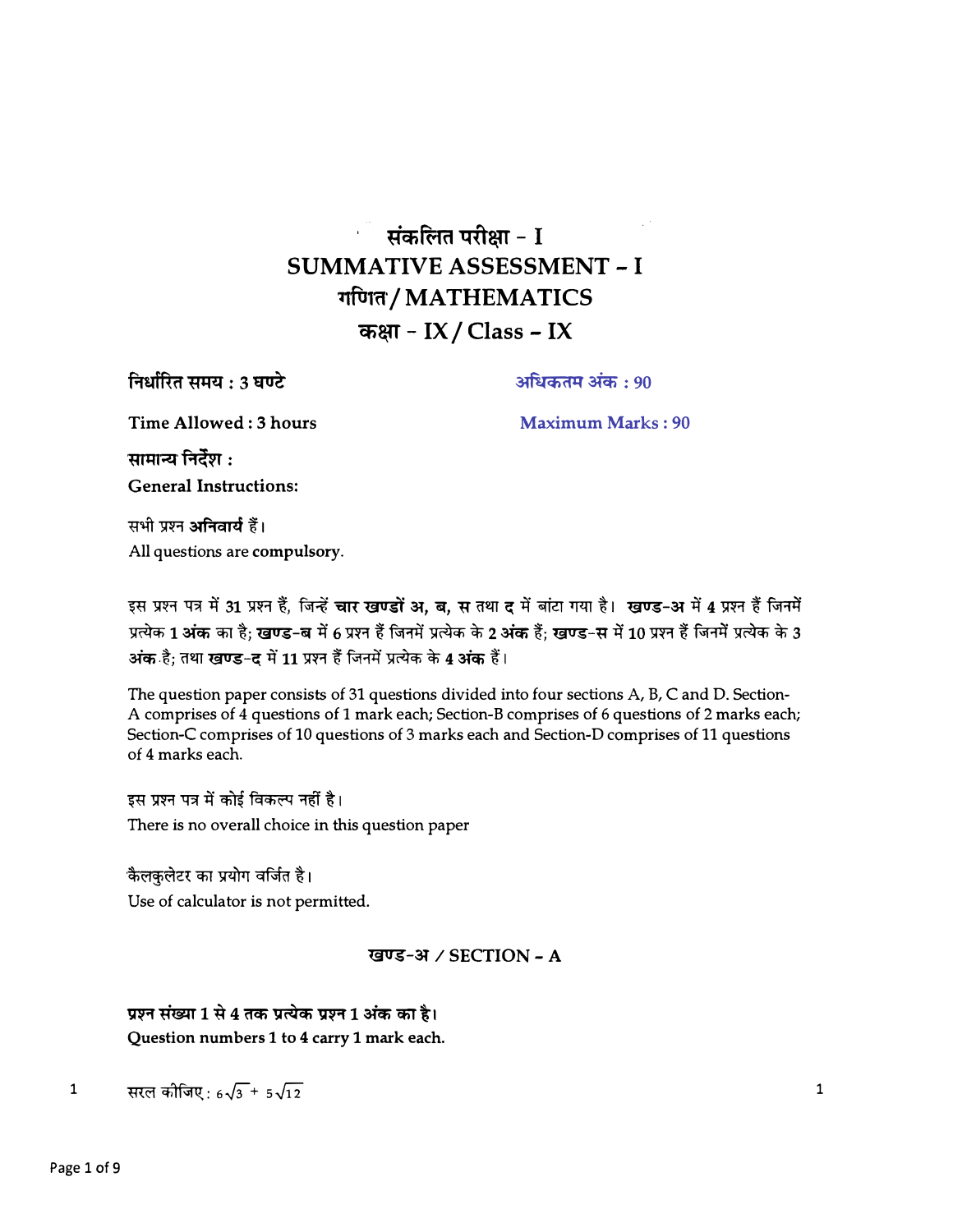Simplify:  $6\sqrt{3}$  +  $5\sqrt{12}$ 

यदि बहुपद 3x<sup>4</sup> - 4x<sup>3</sup> - 3x - 1 को x - 1 से भाग दिया जाए, तो शेषफल ज्ञात कोजिए।  $\overline{2}$ If the polynomial  $3x^4 - 4x^3 - 3x - 1$  is divided by  $x - 1$ , then find the remainder.

 $\mathbf 1$ 

 $\mathbf{1}$ 

 $\overline{2}$ 

 $\overline{2}$ 

 $\overline{2}$ 

चित्र में ∠A = 80°, BD तथा CD, क्रमशः ∠B तथा ∠C के समद्विभाजक हैं तो ∠BDC = ?  $\overline{3}$  $\mathbf{1}$ 



In figure  $\angle A = 80^\circ$ , BD and CD are bisectors of  $\angle B$  and  $\angle C$ . Then  $\angle BDC = ?$ 

- बिंदु (-3, 5) की  $x$  अक्ष से दूरी लिखिए।  $\overline{\mathbf{4}}$ Find the distance of the point  $(-3, 5)$  from the  $x$  - axis.
	- खण्ड-ब/SECTION B

प्रश्न संख्या 5 से 10 तक प्रत्येक प्रश्न 2 अंक का है। Question numbers 5 to 10 carry 2 marks each.

 $\sf S$ 

यदि  $z = 0.064$ , है, तो  $\left(\frac{1}{z}\right)^{\frac{1}{3}}$ का मान ज्ञात कोजिए। If z = 0.064, then find the value of  $\left(\frac{1}{2}\right)^{\frac{1}{3}}$ .

- उपयुक्त सर्व समिका प्रयोग करके 249 x 251 का मान ज्ञात कोजिए।  $6\phantom{1}$ Evaluate:  $249 \times 251$  by using an identity.
- दी गई आकृति में,  $x$  का मान ज्ञात कीजिए तथा  $\angle$ POR,  $\angle$ ROQ का मान भी ज्ञात कीजिए।  $\overline{7}$

In the given fig, find  $x$ ,  $\angle$ POR and  $\angle$ ROQ.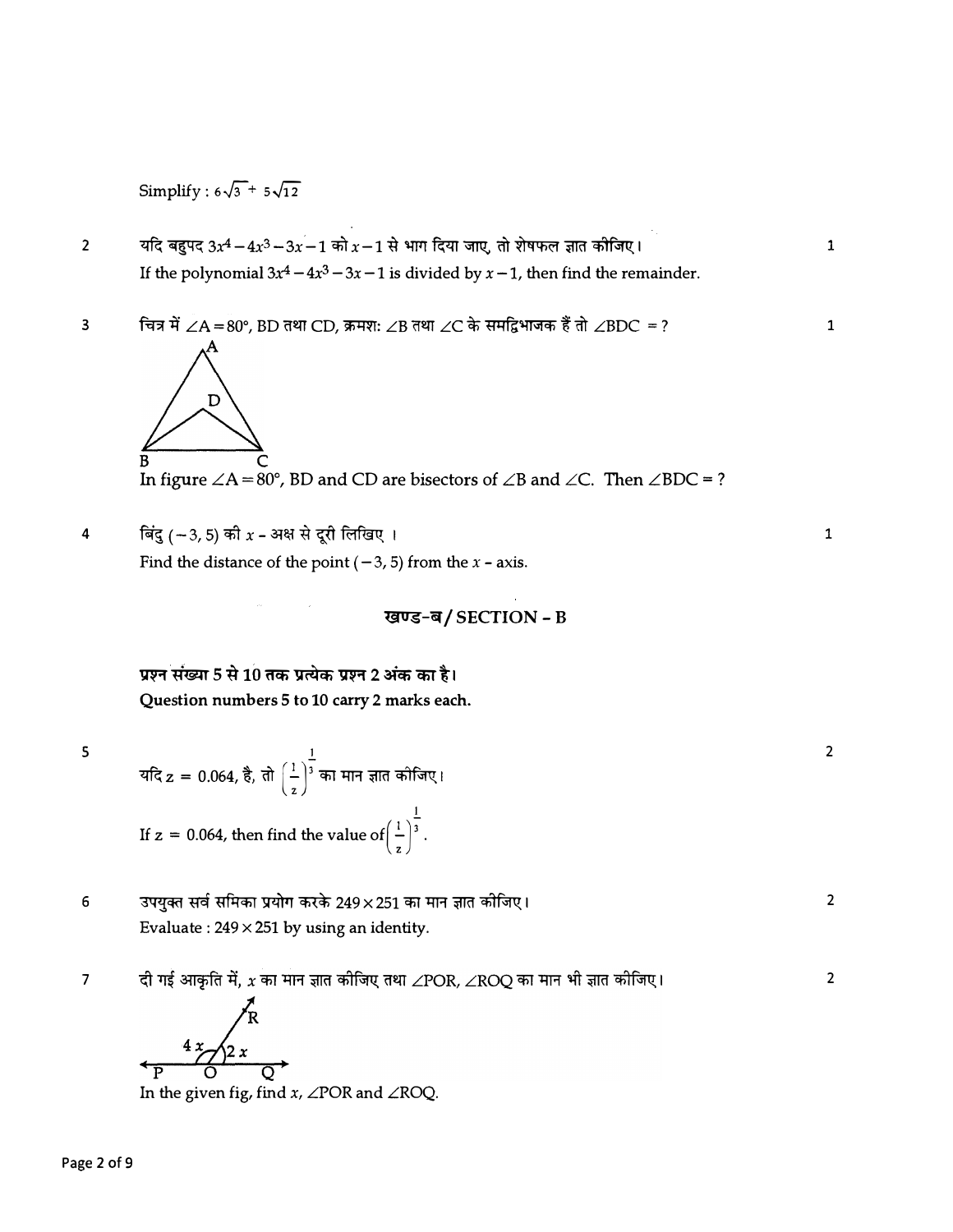

- सिद्ध कीजिए कि प्रत्येक रेखाखण्ड का एक और केवल एक ही मध्य-बिंदु होता है।  $\overline{2}$ 8 Prove that every line segment has one and only one mid-point.
- एक समद्विबाहु त्रिभुज का आधार 4 cm है और परिमाप 20 cm है। इसका क्षेत्रफल ज्ञात कोजिए। 9  $\overline{2}$ The base of an isosceles triangle is 4 cm and its perimeter is 20 cm. Find the area.
- एक त्रिभुज का परिमाप 144 मीटर है तथा इस की भुजाओं का अनुपात 3 : 4 : 5 है। त्रिभुज का क्षेत्रफल ज्ञात कीजिए। 2 10 The perimeter of a triangle is 144 metres and the ratio of sides is  $3:4:5$ . Find the area of triangle.

 $\overline{\mathbf{3}}$ 

 $\mathsf 3$ 

 $\overline{\mathbf{3}}$ 

# प्रश्न संख्या 11 से 20 तक प्रत्येक प्रश्न 3 अंक का हैं। Question numbers 11 to 20 carry 3 marks each.

$$
\frac{30}{5\sqrt{3}-3\sqrt{5}}\nrightarrow{\text{F}}
$$
हर का परिमेयकरण कीजिए 1

Rationalise the denominator of  $\frac{30}{5\sqrt{3}-3\sqrt{5}}$ 

√2 को संख्या रेखा पर निर्धारित कोजिए। 12 Locate  $\sqrt{2}$  on the number line.

$$
\left(4-\frac{1}{3 x}\right)^3 \text{ and } \text{ } 3x \text{ and } \left(4-\frac{1}{3 x}\right)^3.
$$

$$
14 \quad \text{or} \quad \text{and} \quad \left(x-3\right) \text{ and } \left(x-\frac{1}{3}\right), \text{ and } \text{and} \quad \text{and} \quad 3
$$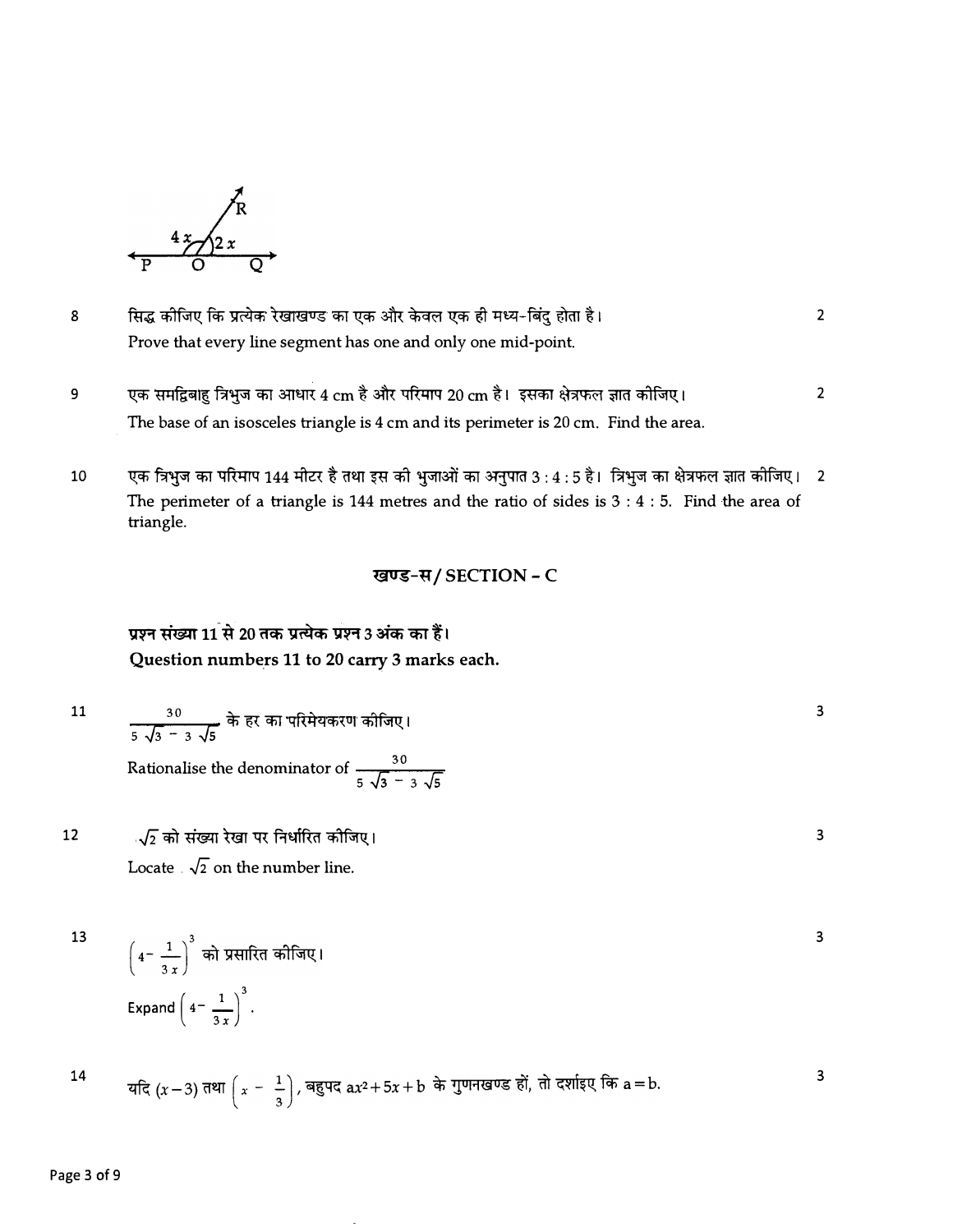If  $(x-3)$  and  $\left(x-\frac{1}{3}\right)$  are both factors of  $ax^2+5x+ b$  show that a = b.



दी गई आकृति में, POQ एक रेखा है ORLPQ, OS एक किरण है जो कि किरण OP तथा OR के मध्य है। सिद्ध 3 16 कीजिए ∠ROS =  $\frac{1}{2}$ (∠QOS – ∠POS)



In the given figure, POQ is a line, ORLPQ, OS is another ray lying between OP and OR. Prove that  $\angle$ ROS =  $\frac{1}{2}$  ( $\angle$ QOS –  $\angle$ POS)



चित्र में *l* व m दो समांतर रेखाएँ हैं जिनकों एक दूसरा समांतर रेखाओं p और q का जोड़ा प्रतिच्छेद करता है। सिद्ध 3 17 कोजिए कि ∆ABC ≅∆CDA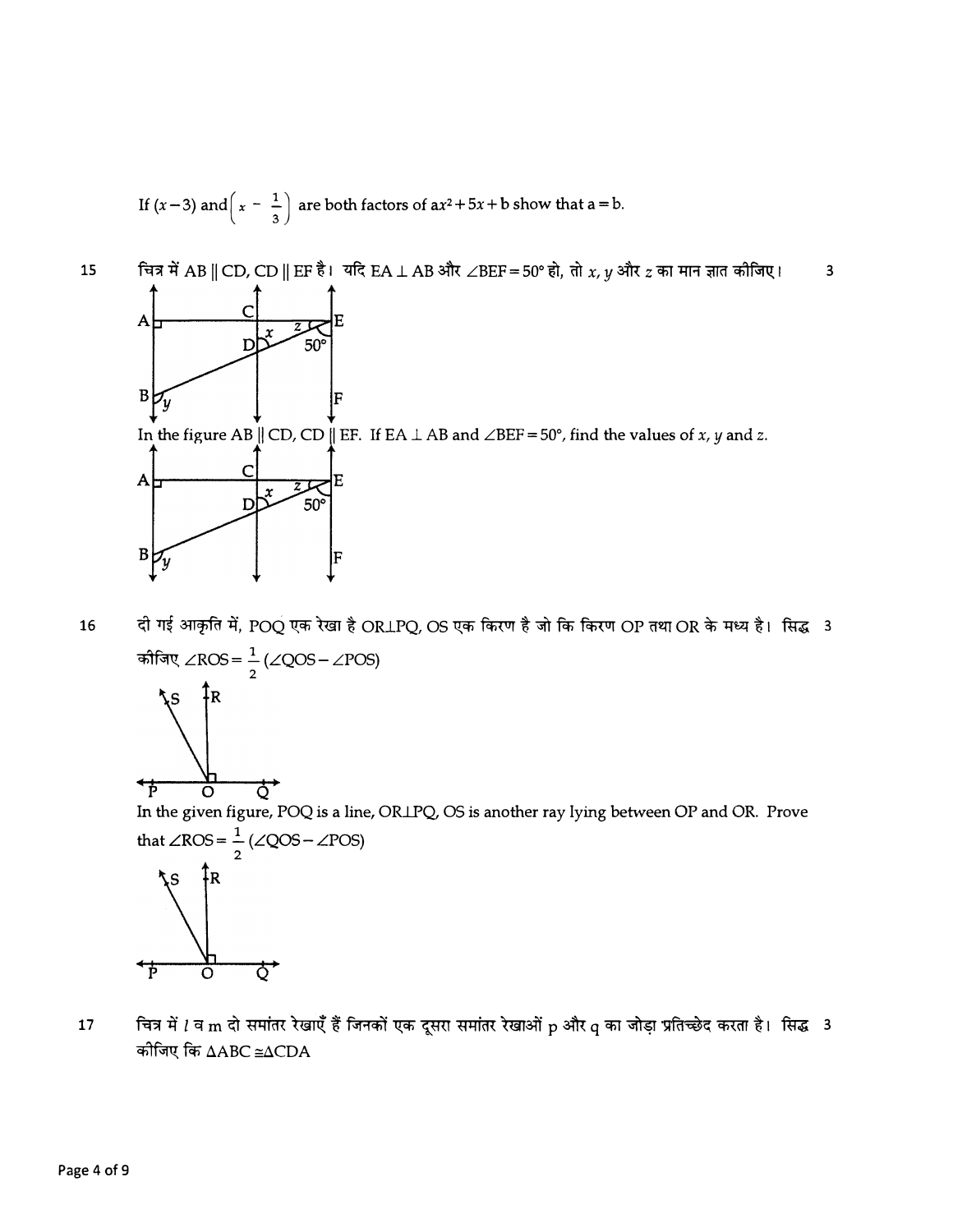

In the figure l and m are two parallel lines intersected by another pair of parallel lines p and q. Show that  $\triangle ABC \cong \triangle CDA$ .



चित्र में त्रिभुजABC के दो शीर्षलंब BE और CF समान हैं। सिद्ध कोजिए कि ∆ABC एक समद्विबाहु त्रिभुज है।  $\overline{\mathbf{3}}$ 18



In figure, BE and CF are two equal altitudes of  $\Delta ABC$ . Prove that  $\Delta ABC$  is isosceles triangle.



- यदि एक त्रिभुज की प्रत्येक भुजा को दुगुना कर दिया जाए, तो उसके क्षेत्रफल में कितने प्रतिशत की वृद्धि हो जाएगी? 19  $\overline{3}$ Find the percentage increase in the area of a triangle if its each side is doubled.
- आकृति में ∆ABC एक समबाहु त्रिभुज है, जिसकी भुजा 10 cm है और ∆DBC एक समकोण त्रिभुज है, जिसमें 3 20  $\angle D = 90^{\circ}$  है। यदि BD = 6 cm हो, तो छायांकित भाग का क्षेत्रफल ज्ञात कोजिए।( $\sqrt{3}$  = 1.732)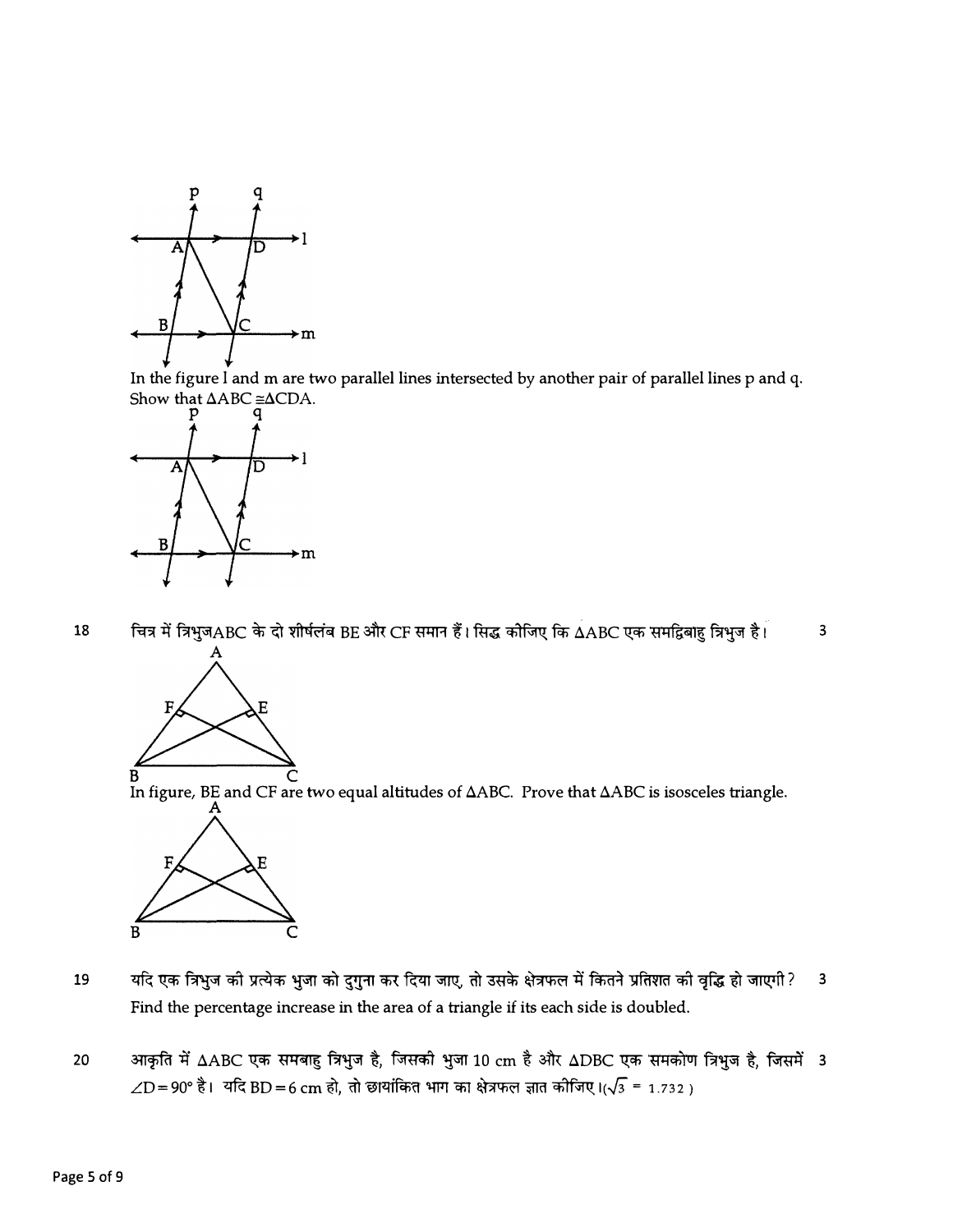

In the given figure  $\Delta ABC$  is equilateral triangle with side 10 cm and  $\Delta DBC$  is right angled at  $\angle D = 90^{\circ}$ . If BD = 6 cm, find the area of the shaded portion ( $\sqrt{3}$  = 1.732)



#### खण्ड-द/SECTION - D

## प्रश्न संख्या 21 से 31 तक प्रत्येक प्रश्न 4 अंक का है। Question numbers 21 to 31 carry 4 marks each.

वरुण  $\frac{1}{\sqrt{7}-\sqrt{3}}$  को सरल करने में कुछ कठिनाई अनुभव कर रहा था। उसकी कक्षा साथी प्रिया ने उसे सरल करने के लिए, हर के परिमेयीकरण करने का एक संकेत दिया। वरुण ने दिए हुए व्यंजक को सरल किया तथा प्रिया को इस सद्भावना के लिए धन्यवाद दिया। वरुण ने  $\frac{1}{\sqrt{7}-\sqrt{3}}$  को किस प्रकार सरल किया? इससे कौन-सा मूल्य प्रदर्शित होता है?

 $\overline{4}$ 

Varun was facing some difficulty in simplyfying  $\frac{1}{\sqrt{7}-\sqrt{3}}$ . His classmate Priya gave him a clue to rationalise the denominator for simplification. Varun simplified the expression and thanked Priya for this goodwill. How Varun simplified  $\frac{1}{\sqrt{7}-\sqrt{3}}$ ? What value does it indicate?

$$
\frac{\sqrt{6} + \sqrt{3}}{\sqrt{6} - \sqrt{3}}
$$
 के हर का परिमेयीकरण कीजिए और फिर इसका मान ज्ञात कीजिए यदि<sup>4</sup>  

$$
\sqrt{2} = 1.414 \text{ }\overset{1}{6}!
$$

21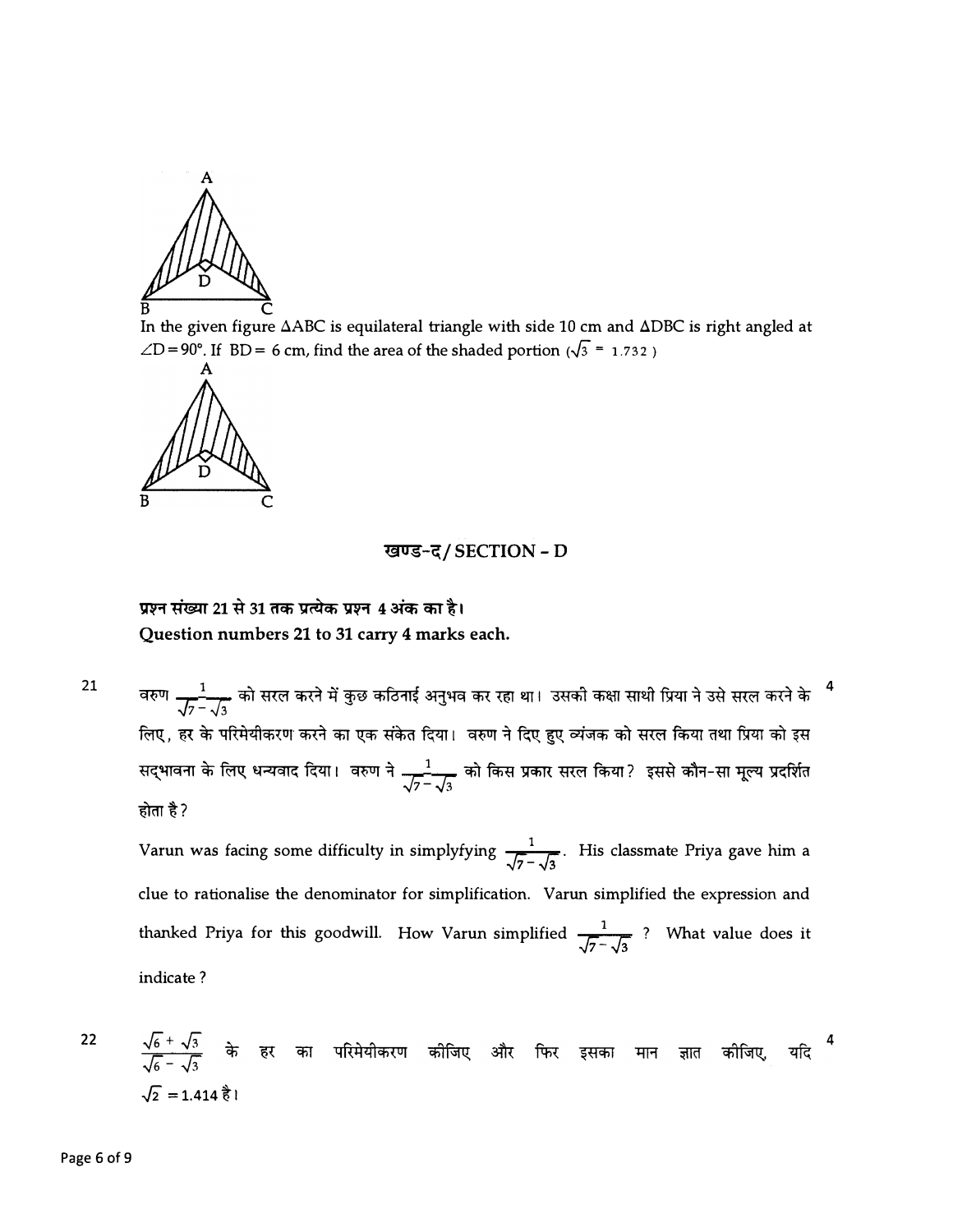Rationalize the denominator of  $\frac{\sqrt{6} + \sqrt{3}}{\sqrt{6} - \sqrt{3}}$ if  $\sqrt{2} = 1.414$ . and hence find its value,

4

4

**4** 

23

'n,

**24**  एक उपयुक्त सर्वसमिका का उपयोग करते हुए,  $(106)^3$  –  $(94)^3$  का मान ज्ञात कोजिए। Find the value of  $(106)^3 - (94)^3$ , using a suitable identity.

 $\overline{2}$ 

25  $\,$ एक घनाभ का आयतन बहुपद  $\rm p(x) = 8x^3 + 12x^2 - 2x - 3$  है। इस की भुजाओं हेतु संभावित पद ज्ञात कीजिए।  $\,$  4  $\,$  $x = 5$  इकाई ले कर कोजिए।

The volume of a cuboid is polynomial  $p(x) = 8x^3 + 12x^2 - 2x - 3$ . Find possible expression for dimension of the cuboid. Verify the result by taking  $x = 5$  units.

- 26 गुणनखंड कीजिए:  $x^3 + 13x^2 + 32x + 20$ Factorise :  $x^3 + 13x^2 + 32x + 20$
- 27 चित्र में, रेखा *l,* $\angle A$  की समद्विभाजक है तथा *l* पर कोई बिंदु B है। BP और BQ , बिंदु B से कोण A की भुजाओं 4 पर खींचे गए लम्ब हैं। दर्शाइए कि  $\cdot$  (i)  $\Delta APB \cong \Delta AQB$  और (ii)  $BP = BQ$  है।



In given figure, line 1 is bisector of an angle *LA* and B is any point on *l.* BP and BQ are perpendiculars from B to the arms of  $\angle A$ . Show that (i)  $\triangle APB \cong \triangle AQB$  and (ii) BP = BQ.

चित्र में दो सरल रेखाएँ PQ और RS परस्पर O पर प्रतिच्छेद करती हैं। यदि∠POT=75°हो, तो 4 28